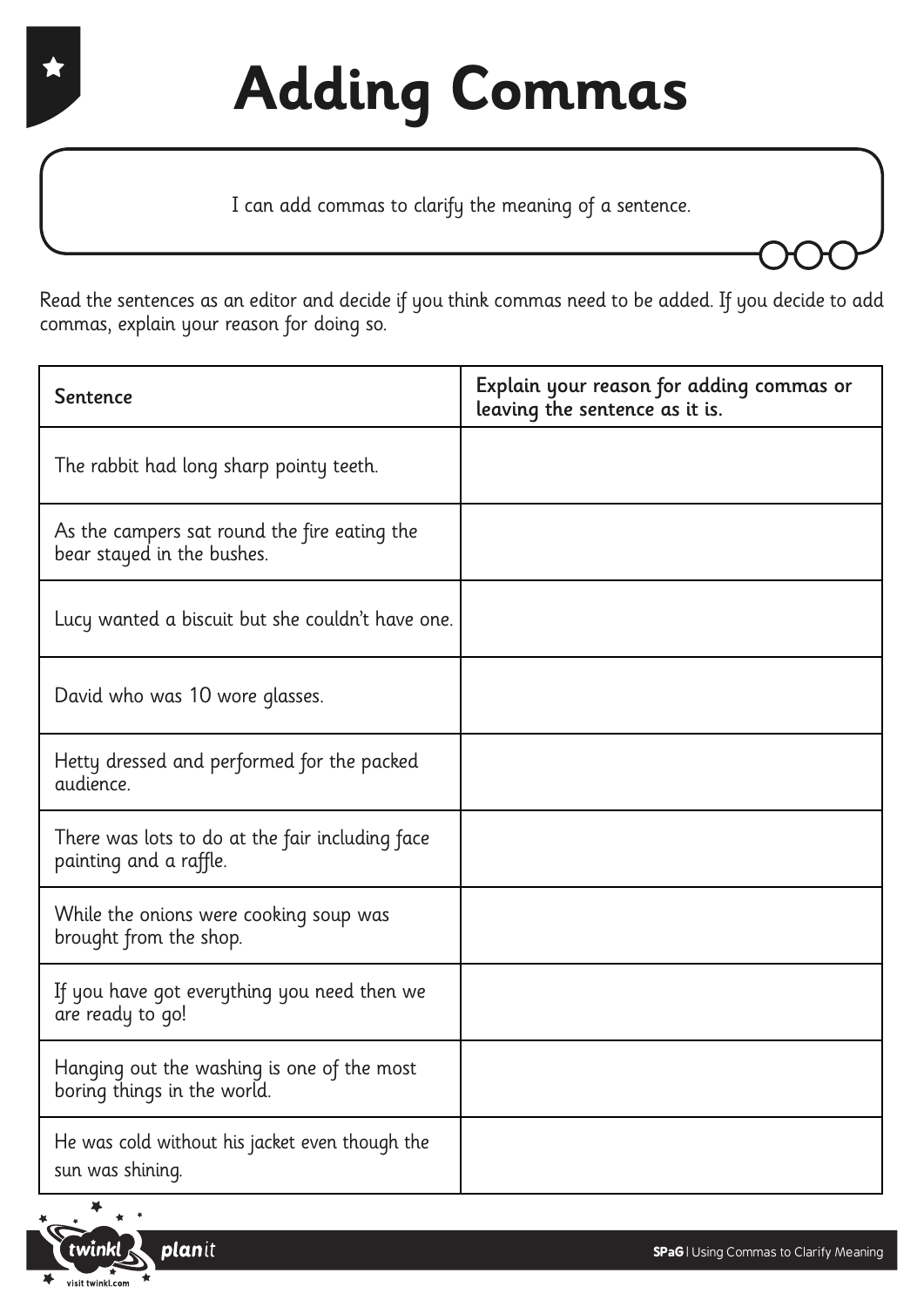

I can add commas to clarify the meaning of a sentence.

Read the sentences as an editor and decide if you think commas need to be added. If you decide to add commas, explain your reason for doing so.

| Sentence                                                                                         | Explain your reason for adding commas or<br>leaving the sentence as it is. |
|--------------------------------------------------------------------------------------------------|----------------------------------------------------------------------------|
| The rabbit had long sharp pointy teeth.                                                          |                                                                            |
| While the campers sat round the fire eating the<br>bear crouched just metres away in the bushes. |                                                                            |
| Lucy wanted a biscuit but she couldn't have one.                                                 |                                                                            |
| David who was in year six had lots to say<br>about most subjects.                                |                                                                            |
| Hetty dressed and performed for the packed<br>audience.                                          |                                                                            |
| There were a lot of different activities at the fair<br>including face painting and a raffle.    |                                                                            |
| At the same time as the onions were cooking<br>soup was being bought from the shop.              |                                                                            |
| If you have got everything you need then we<br>are ready to go!                                  |                                                                            |
| Hanging out washing is one of the most boring<br>things in the world.                            |                                                                            |
| He was cold without his jacket even though the<br>sun was shining.                               |                                                                            |

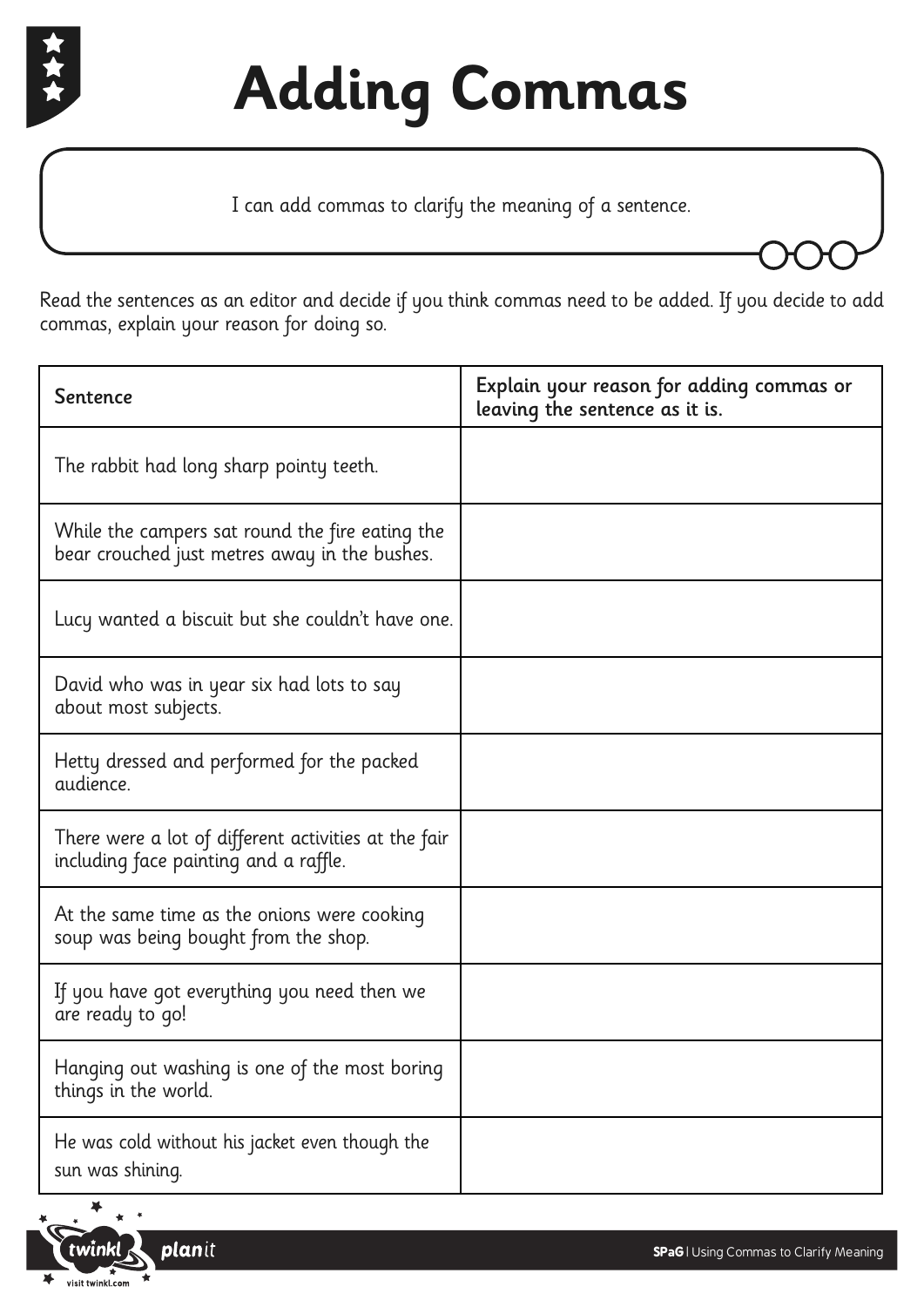Read the sentences as an editor and decide if you think commas need to be added. If you decide to add commas, explain your reason for doing so.

| <b>Sentence</b>                                                          | Explain your reason for adding commas or leaving the<br>sentence as it is.                                                                                                                                                                                                                                                                 |
|--------------------------------------------------------------------------|--------------------------------------------------------------------------------------------------------------------------------------------------------------------------------------------------------------------------------------------------------------------------------------------------------------------------------------------|
| The rabbit had long, sharp, pointy teeth.                                | Commas do not change or clarify the meaning in this sentence so there<br>is no correct answer. Commas can be added to provide the reader with<br>mini pauses or left out altogether at the discretion of the author.                                                                                                                       |
| As the campers sat round the fire eating, the bear stayed in the bushes. | A comma is needed here to separate the subordinate clause from the<br>main clause and to make it clear that the campers are not eating the<br>bear!                                                                                                                                                                                        |
| Lucy wanted a biscuit, but she couldn't have one.                        | In a compound sentence like this, a comma is often used before the<br>conjunction, but it can be written without.                                                                                                                                                                                                                          |
| David, who was 10, wore glasses.                                         | Commas are needed here to surround the embedded clause so that the<br>sentence is read correctly.                                                                                                                                                                                                                                          |
| Hetty dressed, and performed for the packed audience.                    | The comma in this sentence clarifies the meaning. Without it, it sounds<br>as though Hetty getting dressed is part of the show!                                                                                                                                                                                                            |
| There was lots to do at the fair, including face painting and a raffle.  | Although this sentence is correct without a comma, using a comma to<br>signify adding additional information seems to help it read with an extra<br>focus on the individual examples of activity.                                                                                                                                          |
| While the onions were cooking, soup was bought from the shop.            | A commas is needed in this complex sentence to divide the opening<br>subordinate clause from the main clause to avoid confusion $-$ the onions<br>are not cooking soup!                                                                                                                                                                    |
| If you have got everything you need, then we are ready to go!            | A comma is needed here to separate the opening subordinate clause<br>from the main clause in this complex sentence. There are two places<br>where the comma could go and each of them would contribute a slightly<br>different meaning to the sentence. The second one suggests that it has<br>taken some time to get everything together! |
| Hanging out the washing is one of the most boring things in the world.   | This is just a simple sentence which does not require commas - no<br>ambiguity and no further clarification necessary.                                                                                                                                                                                                                     |
| He was cold without his jacket even though the sun was shining.          | This sentence doesn't need a comma to clarify meaning.                                                                                                                                                                                                                                                                                     |